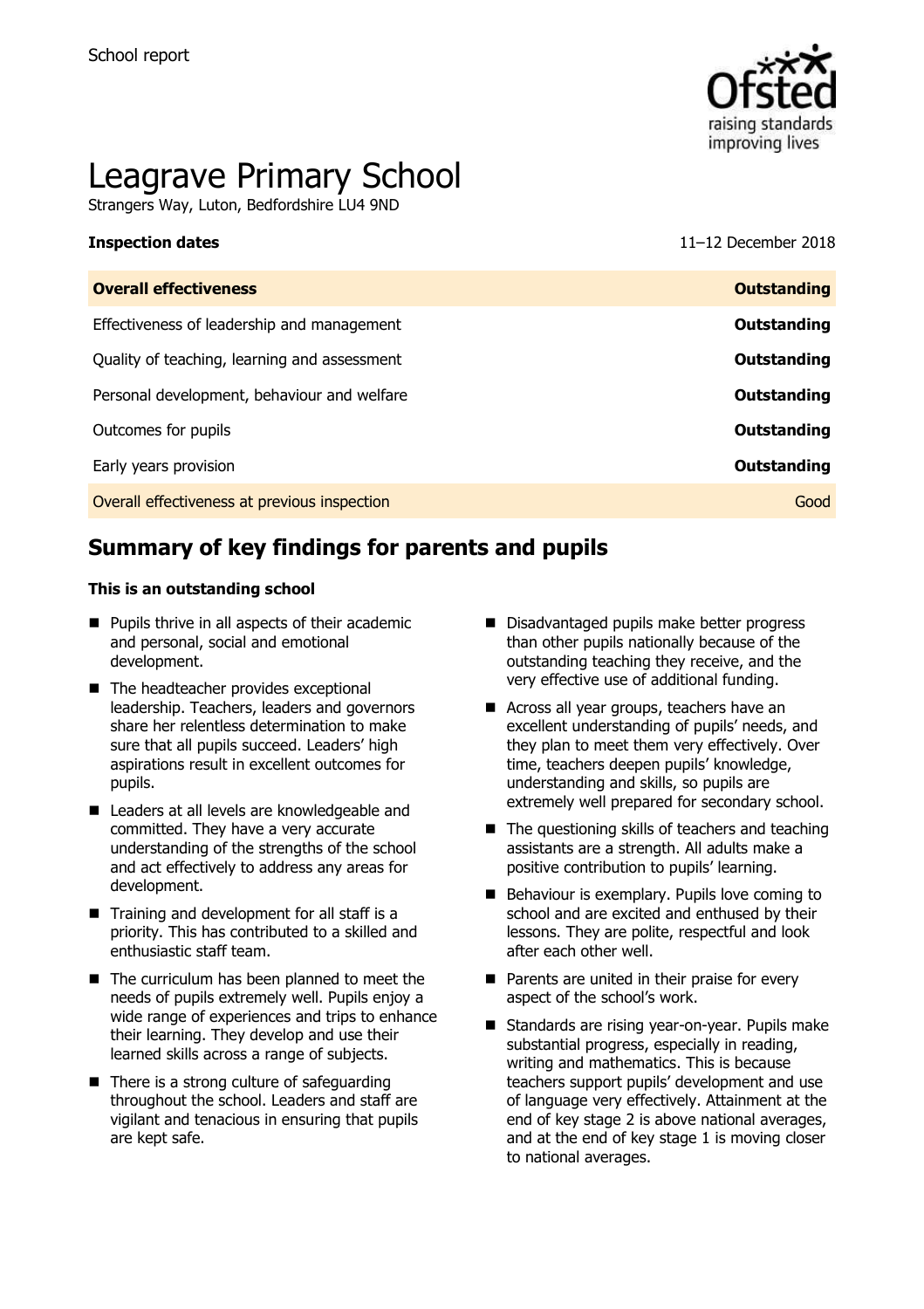

# **Full report**

### **What does the school need to do to improve further?**

Build on the effective work to develop pupils' vocabulary and language skills so that the proportion of pupils reaching or exceeding national standards in reading, writing and mathematics at the end of key stage 1 continues to increase.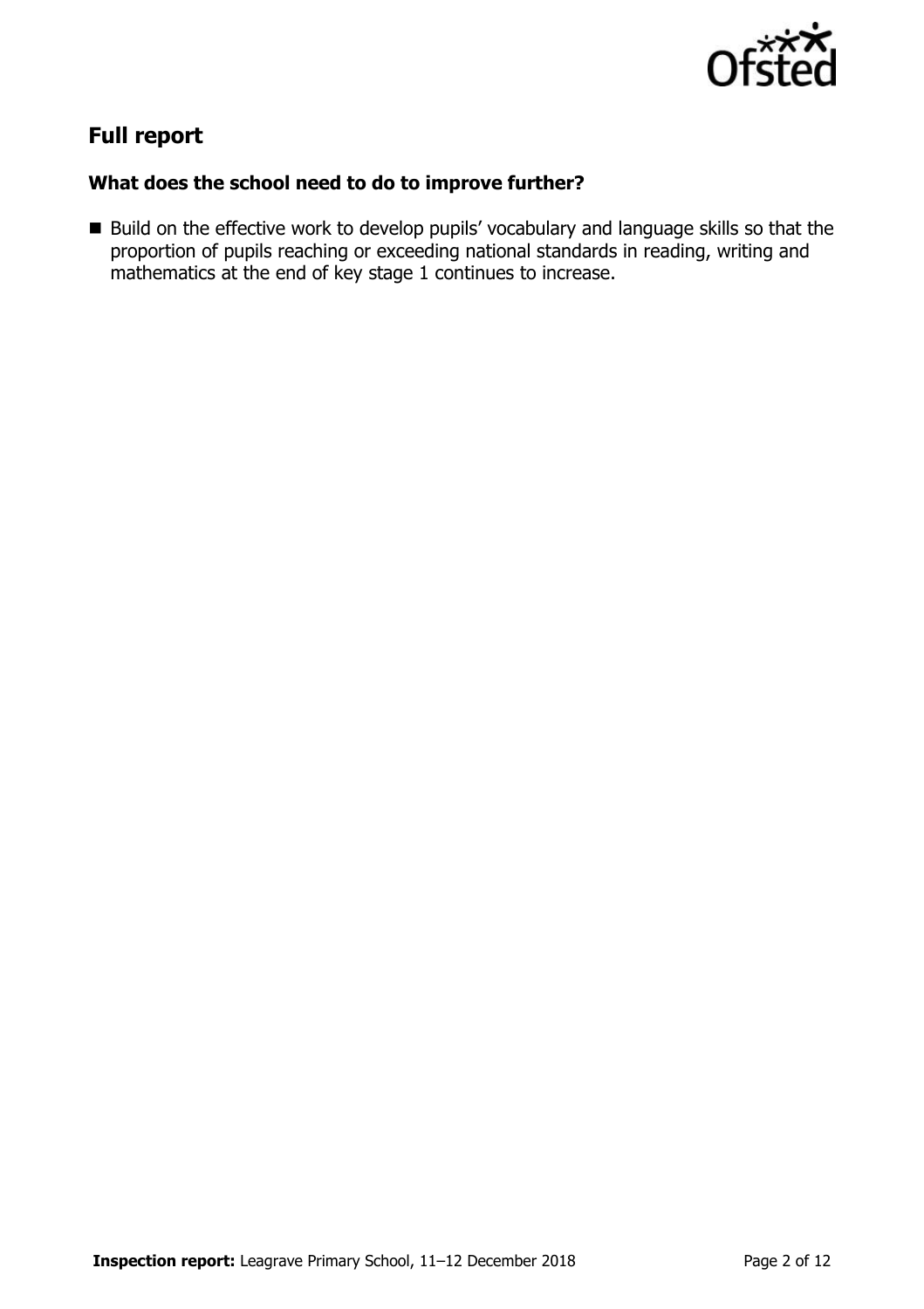

# **Inspection judgements**

#### **Effectiveness of leadership and management Constanding**

- The headteacher has successfully built a staff team who are relentless in their determination to help pupils achieve well no matter what challenges pupils need to overcome. Her strong vision for the school and high expectations for behaviour, teaching and learning have led to further improvements to the school so that it is now outstanding.
- Staff morale is high, and the strong teamwork is evident across the school. Staff share the headteacher's high aspirations for the future of the school and for its pupils. All members of staff who completed Ofsted's online staff survey say that they are proud to work in the school, reflecting the school's confident and positive atmosphere.
- Leagrave Primary is a fully inclusive school, where the school's approach of 'I can, and I will' has been embraced by pupils and staff alike. Pupils get along harmoniously because appropriate behaviour and expectations are modelled so clearly by the headteacher and the staff team.
- Leaders responsible for year groups, key areas and the curriculum subjects are all well trained to develop the very best practice in their areas. They know precisely the strengths in their areas of responsibility and can clearly articulate the impact of the changes they have made. For example, senior leaders have supported less-experienced staff to plan and teach lessons that challenge the most able pupils. This has led to an increase in the proportion of pupils who attain the higher standards in reading, writing and mathematics.
- Leaders' monitoring of the quality of teaching and learning is exceptional. Every aspect of teaching and learning is reviewed to ensure that the school is providing all pupils, whatever their ability, with the best possible education. Teachers and teaching assistants value the highly bespoke training and support provided to help them continually develop their practice. Consequently, teaching and learning are of a high quality and continue to get better.
- Many pupils in the school are disadvantaged by their backgrounds or by personal circumstances. Leaders make very good use of the pupil premium funding to ensure that these pupils have the opportunities and skills that they need to achieve well. As a result, disadvantaged pupils make better progress than other pupils nationally. By the end of Year 6, these pupils are well prepared with the knowledge and skills needed to be successful in the next stage of their education.
- The leadership of pupils with special educational needs and/or disabilities (SEND) is highly effective. The special educational needs coordinator, who is also the deputy headteacher, has an accurate understanding of pupils' needs and ensures that these needs are addressed through well-tailored provision in the classroom and additional interventions. Consequently, pupils with SEND make excellent progress from their different starting points.
- Leaders use the primary physical education (PE) and sport funding effectively to encourage pupils to be physically active. For example, pupils participate in a wide range of games, sports and competitions during lessons, breaktimes and after school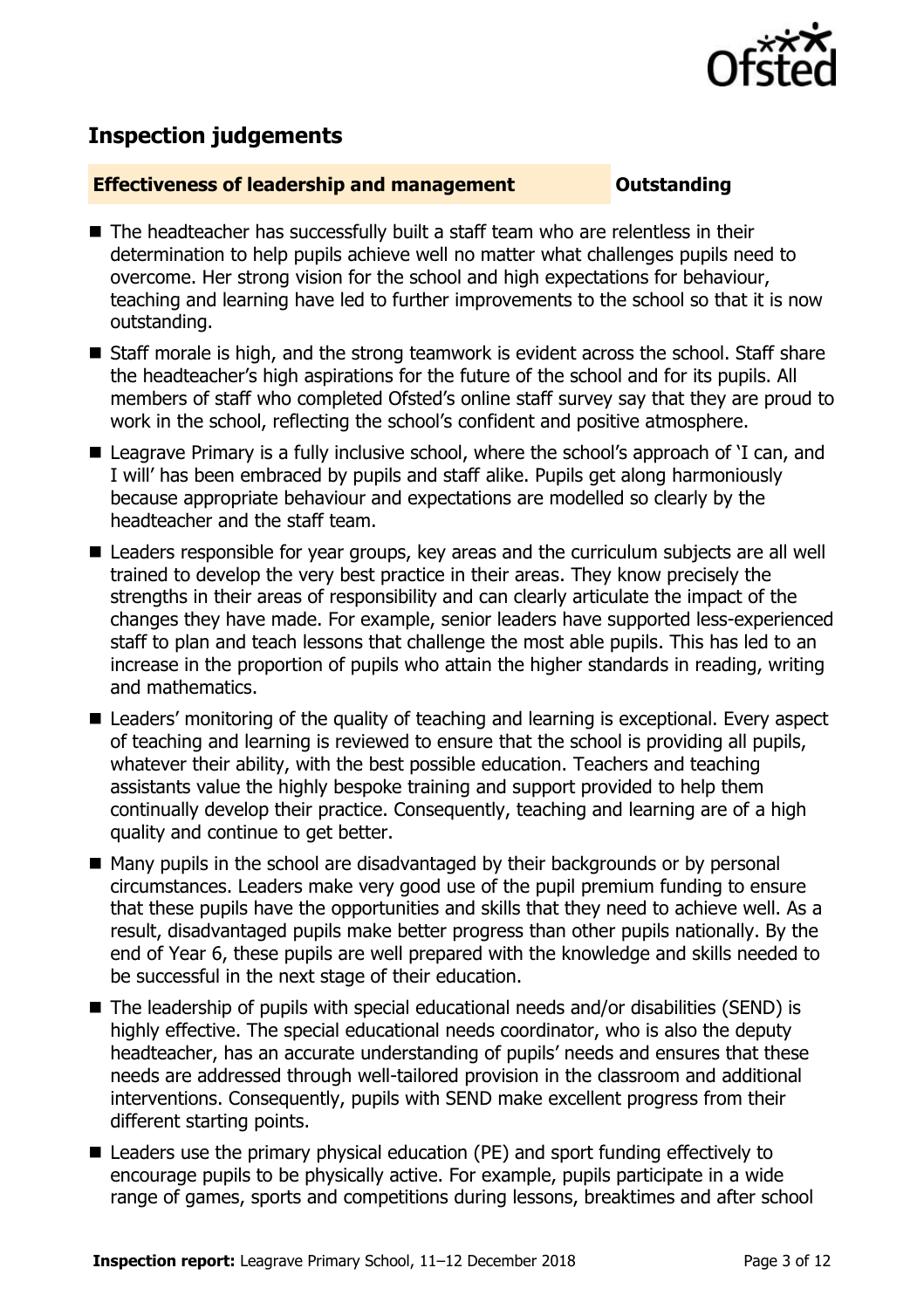

so that they keep fit while having fun. Good-quality training has ensured that teachers are increasingly confident about teaching PE. Pupils make better progress in developing sports skills as a result.

- The broad and balanced curriculum is effective in developing pupils' strong skills in reading, writing and mathematics, but also provides rich and varied learning experiences for pupils in science, humanities and creative and expressive arts. This is further enhanced by well-considered trips and real experiences, such as visiting the Royal Airforce Museum, the Olympic Park and places of historic interest to give pupils opportunities that they might not otherwise experience. Older pupils appreciate the residential trips where they have the opportunity to 'socialise with more people' and 'learn skills for life'. Pupils told inspectors that they particularly enjoy the annual 'wow events' when staff organise real-life experiences in the school grounds, such as a beach, fairground or safari, for pupils to take part in over two days. By rooting learning in exciting and relevant experiences, pupils are able to understand better, apply their skills and produce higher-quality work.
- Pupils' spiritual, moral, social and cultural development is at the heart of the school's work. The school's environment in classes and corridors is rich and stimulating. Prompts and displays successfully reinforce positive attitudes to learning. The school's own values are consistent with British values. They are woven throughout the curriculum. Pupils know the school's values and understand that keeping them will help them to be responsible and positive adults. For example, pupils explained that respect means 'treating others as you want to be treated' and determination is 'when you really want to do something, and you won't give up until you have'. The school's motto, 'Striving for excellence, learning for life', reflects the school's commitment to ensuring that all pupils become confident learners, achieve well and do their best.
- Almost all parents who spoke to inspectors or responded to Parent View, Ofsted's online questionnaire, were extremely positive about the work of the school and the progress their children make. One parent, speaking for many, said: 'I have seen my child progress very well at the school. The broad curriculum on offer is very good and has provided extra learning opportunities.' Another parent commented: 'I am very happy with Leagrave Primary School. The staff are amazing, and they always make sure the pupils get the best of everything.'
- Leaders are outward looking and keenly seek out the most effective approaches to improve the quality of teaching and ensure pupils' progress. The headteacher and senior leaders provide support and training for colleagues in other schools. For example, the headteacher and some of the senior leaders carry out moderation roles to check standards across the local authority.

### **Governance of the school**

- The local authority has provided effective support and challenge to the school since the previous inspection. Recent support includes training for governors. As a result, governance is effective.
- The governing body possesses a wide range of skills and expertise. Governors share the headteacher's strong vision and high aspirations for pupils' achievements. They are rigorous in holding school leaders to account for the welfare and outcomes of pupils.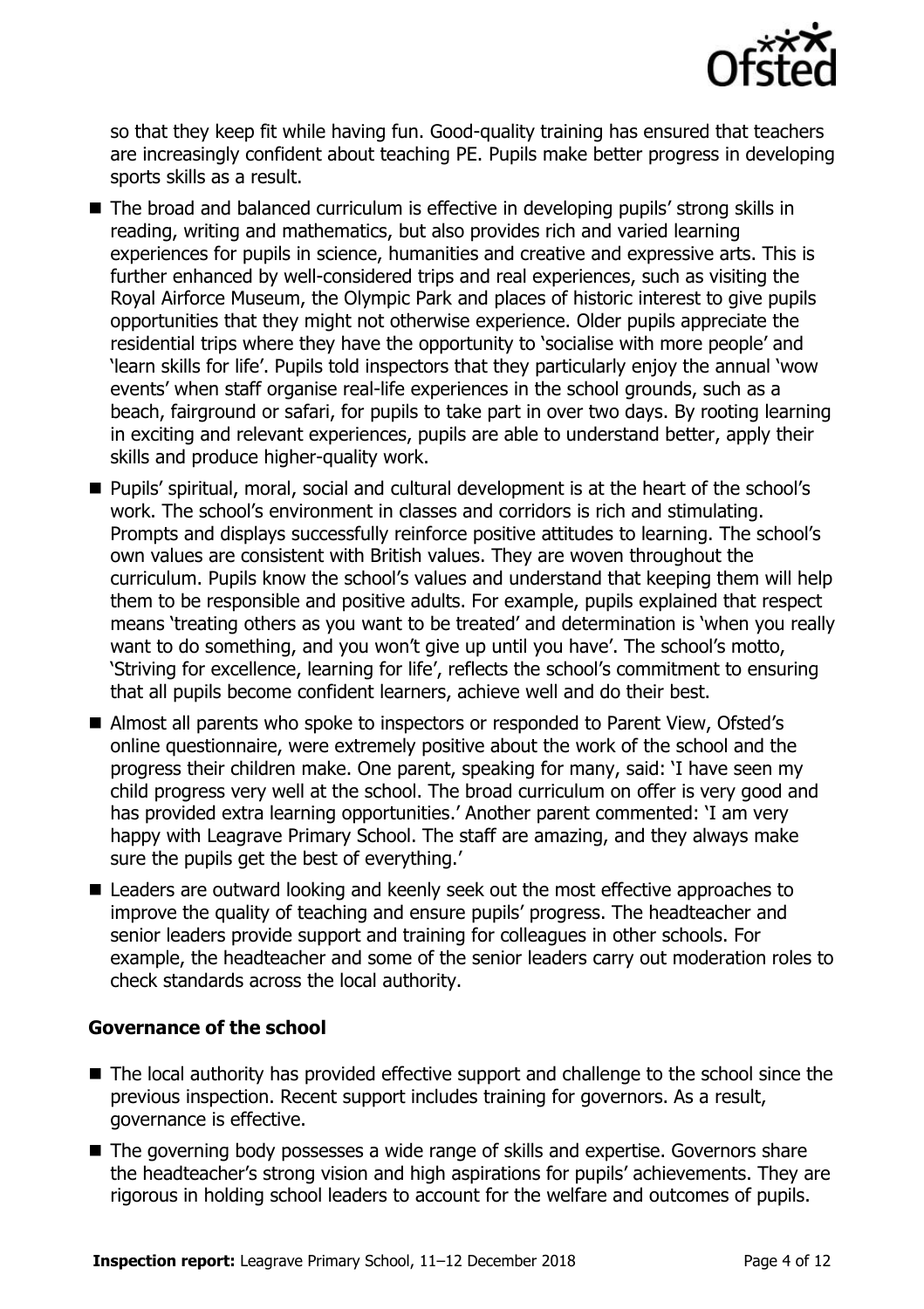

- Through an annual skills audit, the governing body identifies any training needs and gaps in the knowledge and experience of members in order to make sure they have the capacity to carry out all their statutory responsibilities effectively.
- School performance is monitored rigorously by the governing body through regular meetings and visits to the school. Governors show a strong understanding of the strengths and areas for development of the school and are well aware of the progress of specific groups of pupils.
- Governors carry out safeguarding audits and rigorously hold the headteacher to account to ensure that the pupil premium, funding for pupils with SEND and the sport premium are well used.

### **Safeguarding**

- The arrangements for safeguarding are effective.
- The headteacher ensures that leaders and staff are well trained. They have up-to-date knowledge, so they understand that the safety of pupils is everybody's responsibility and they have the skills to ensure that pupils are kept safe. The designated safeguarding lead is extremely vigilant and tenacious in following up any concerns. She ensures that the school works extremely closely with external agencies to safeguard children and is not afraid to challenge if she has any concerns.
- The record of safeguarding checks is kept meticulously and updated on a very regular basis. It includes all of the necessary checks and is regularly audited by the governing body. The school has strong procedures to ensure that the recruitment of new staff is carried out rigorously, and then ensures that new staff are carefully inducted in the policies and practices of the school.
- All staff are very clear about potential risks outside of school. They are particularly vigilant about ensuring that no child or family is at risk of radicalisation or extremism. Equally, they are alert to signs of neglect, deprivation and abuse.
- Parents, staff and pupils are all extremely confident that pupils are safe in school. Pupils are taught how to keep themselves safe and could explain how they do this. Parents have also been given clear guidance about how to keep their children safe, for example through e-safety workshops and information on the school's website.

#### **Quality of teaching, learning and assessment <b>Caucalian** Dutstanding

- The relationships between staff and pupils are excellent. Teachers and teaching assistants have extremely high aspirations for pupils and expertly plan lessons that are suited carefully to the needs of pupils, including those pupils who are disadvantaged and the most able.
- **E** Lessons engage pupils' interests and develop their language and skills very well. Consequently, pupils display excellent attitudes to learning. They work hard and they waste no time in lessons. Pupils appreciate their teachers who they say are 'friendly and kind' and who 'always offer to help us'. One pupil commented: 'Our teachers really want us to get better and do the best we can.'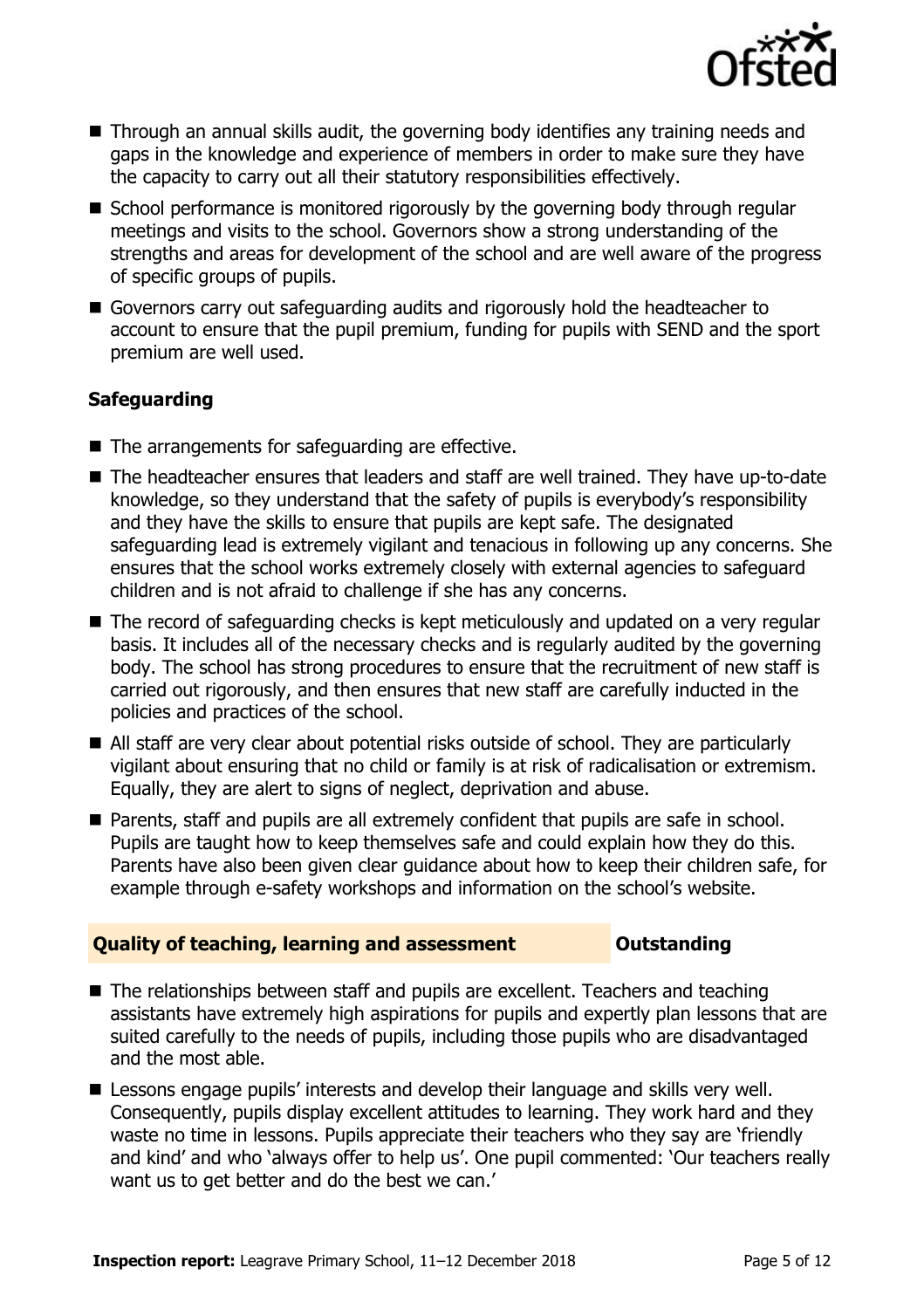

- Teachers and teaching assistants have excellent subject knowledge across the curriculum. They use highly effective questioning to probe pupils' understanding and to encourage pupils to think deeply. Opportunities to apply reading, writing and mathematical skills across the curriculum are many and varied. Teachers have equally high expectations of pupils' reading, writing and mathematical work in all subjects, not just in English and mathematics. Substantial progress can be seen in pupils' books across all subjects.
- Developing pupils' literacy skills is a very strong focus of the work of the school. The teaching of phonics is highly effective. All staff use correct sounds, and teachers ensure that the phonics teaching is consistently good across the school. Pupils are able to confidently apply their phonics knowledge in both their reading and writing. Teachers in all year groups introduce and model vocabulary linked to subjects and topics. For example, pupils in Year 1 knew and understood vocabulary such as 'tumbling' and 'pail' while reading 'The Enchanted Wood'. Equally, in Year 6, pupils could tell inspectors the meaning of 'squawk' and 'slab' as they studied 'The Whispering Road'. As a result of effective teaching, pupils use and apply an increasing range of vocabulary during discussions and within their written work.
- Teachers give pupils many opportunities to write in a range of different styles and at length. The teaching of grammar, punctuation and spelling is highly effective. Stimulating activities are planned to spark pupils' interest, and meaningful links are made to develop pupils' learning further. Consequently, strong progress in writing can be seen across the school.
- Teachers provide pupils with many opportunities to apply their mathematical skills in problem-solving and reasoning activities. Pupils are able to articulate their learning clearly, using correct mathematical vocabulary. Pupils' mathematical understanding of basic concepts is very secure, which enables them to reason at a high level.
- In line with the school's chosen feedback policy, pupils regularly review and assess their own work during lessons. They are taught from a very early age to reflect and consider what they have done, and how to improve it. Pupils' skills at improving their own work are well developed and support them to make progress in all subject areas.
- If, on any rare occasion, pupils start to fall behind, additional teaching is planned to help them to catch up quickly. When appropriate, pupils, including those with SEND, have highly effective, precise, additional teaching to help them master key learning and vocabulary.
- Homework, such as multiplication tables, phonics, spelling and topic work, is used well to consolidate learning across the curriculum. Parents receive useful and regular information about how well their children are learning. They are helped to support their children through parent workshops and information on the school's website.

#### **Personal development, behaviour and welfare <b>COU Outstanding**

### **Personal development and welfare**

- The school's work to promote pupils' personal development and welfare is outstanding.
- Leaders rightly focus on building pupils' personal development and social skills from the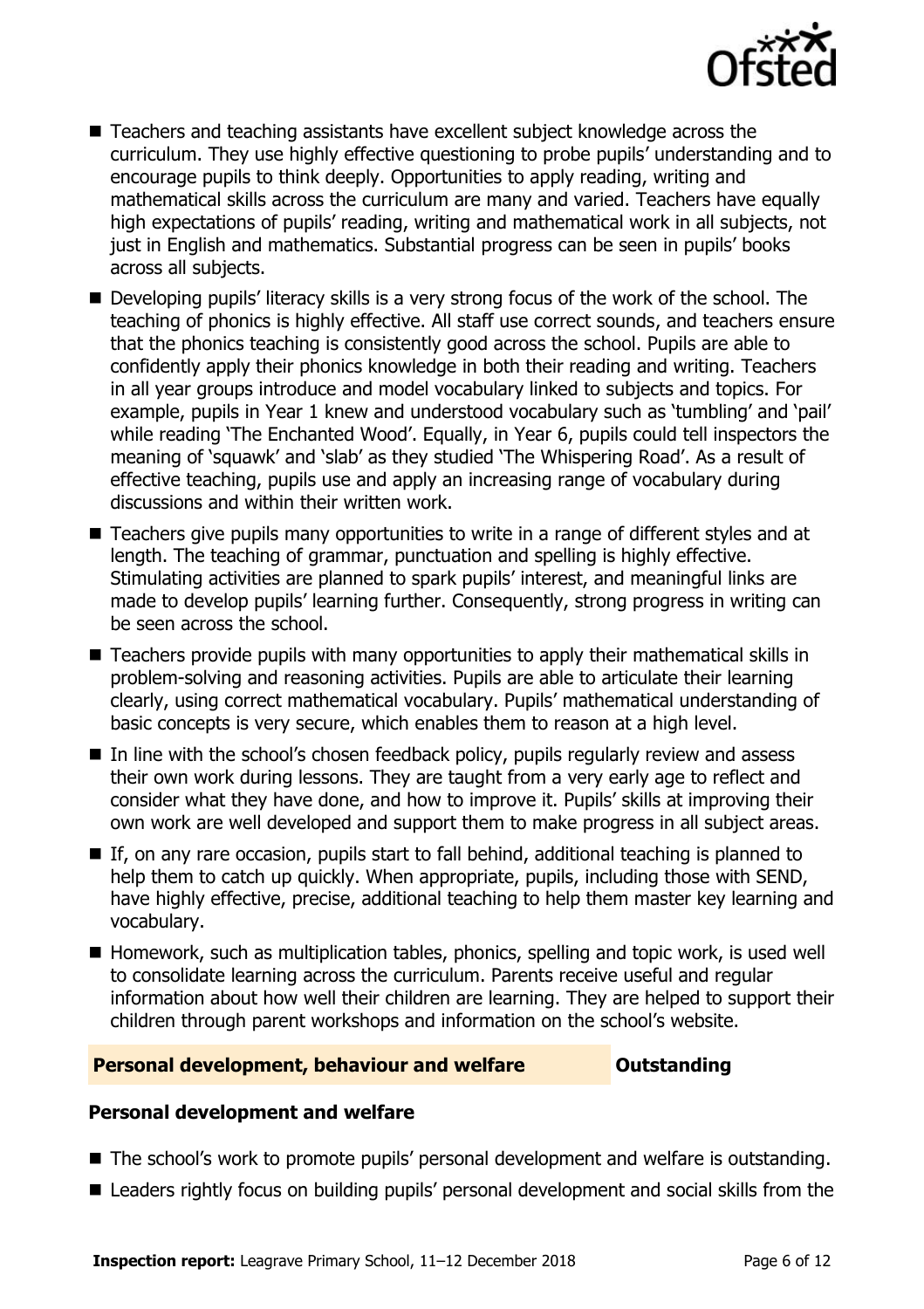

moment children start school in early years. High-quality care for individual pupils' needs ensures that they develop learning skills rapidly. For example, pupils of all abilities learn to persevere when trying activities which they find more difficult.

- Older pupils are given many opportunities to find out about different careers and the skills that they will need to be successful in the jobs that interest them. This helps to raise pupils' aspirations and prepare them well for adult life.
- **Pupils are rightly proud of their school and they show this in their response to adults** and in their behaviour. Pupils are kind and considerate to one another and work effectively in pairs and groups to share ideas and check the quality of their work. They are polite and welcome new pupils and visitors to the school. During the inspection, and on many occasions, pupils smiled, voluntarily thanked staff, opened doors for others and greeted inspectors in a polite and welcoming way.
- **Pupils enjoy taking on additional responsibilities that contribute to the successful work** of the school. For example, older pupils become digital leaders, eco-ambassadors and prefects. They value these roles that they say 'help us to mature and become good adults'. In June 2018, the school gained the 'Investors in Pupils' award for the many opportunities pupils have to learn and succeed together.

#### **Behaviour**

- The behaviour of pupils is outstanding.
- **Pupils behave exceptionally well during lessons, playtimes and when moving around** the school. They are sensitive to the feelings of their classmates and speak respectfully to adults at all times.
- Over recent years, there have been very few recorded incidents of poor behaviour. Some parents told inspectors how their children's behaviour has improved since joining Leagrave Primary School because of leaders' high expectations and consistent approaches.
- Bullying is not a problem at this school. Although pupils know what bullying is, they say it does not happen because any unkind behaviour, however minor, is dealt with quickly. This does not mean that pupils are complacent. Some older pupils explained very clearly to an inspector the dangers of online bullying and how they try to protect themselves and their friends from such dangers. Pupils are adamant that everyone is treated fairly and equally at this school, whatever their background. One pupil told an inspector, 'This school has great freedom and fairness.'
- Attendance is improving and is currently just above the national average. This is because leaders have worked with determination to improve attendance, and the vast majority of pupils now attend regularly. Leaders have also significantly reduced the number of pupils whose parents do not ensure their regular attendance.

#### **Outcomes for pupils Outstanding**

**Pupils make outstanding progress during their time at Leagrave Primary School so that,** at the end of key stage 2, their attainment in reading, writing and mathematics is well above national averages. Consequently, pupils leave Year 6 very well prepared for their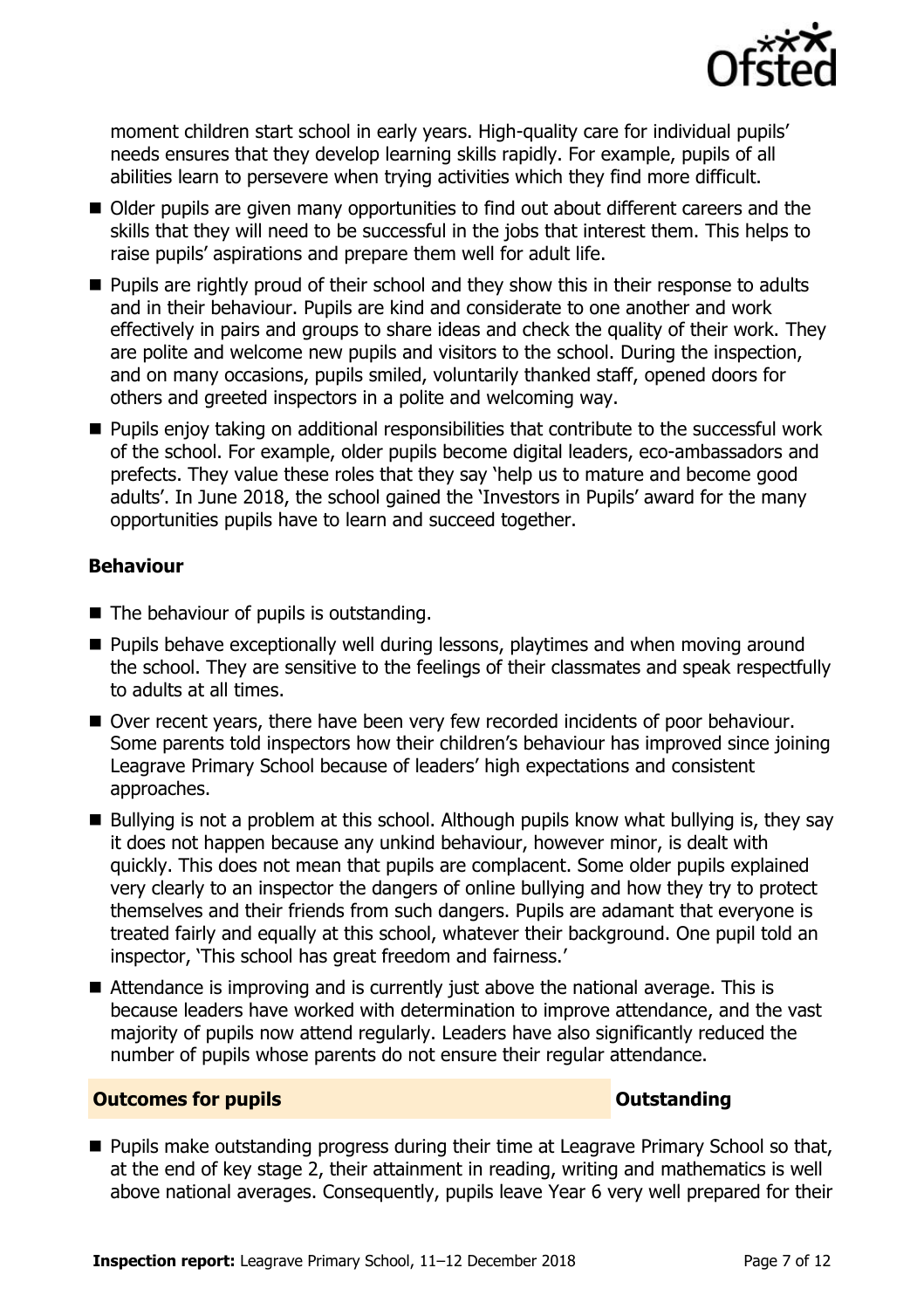

secondary education.

- **Pupils often start or leave the school other than at the usual times. Many join the** school with wide gaps in their knowledge and understanding. These pupils make strong and sustained progress across the school. In 2018, pupils' progress in reading, writing and mathematics from the end of key stage 1 to the end of key stage 2 was in the top 2% of schools nationally.
- Many pupils, including those who speak English is an additional language, start school with limited skills in language. As a result of very effective teaching and modelling by teachers and teaching assistants, pupils become confident and articulate speakers and writers by the time they leave Year 6.
- Highly effective provision, both in lessons and through additional focused teaching, ensures that pupils with SEND make strong progress from their starting points.
- Disadvantaged pupils make better progress than other pupils nationally because of highly effective teaching and the wide range of support funded through the pupil premium. Currently, disadvantaged pupils in all year groups are making at least the same progress as their peers in school, and often more progress than other pupils nationally, because strategies are working successfully to ensure that any barriers to learning are addressed and that they are ready to learn.
- The most able pupils are challenged well, resulting in a good proportion achieving a greater depth of understanding in reading, writing and mathematics at the end of key stage 2.
- Teachers and teaching assistants support pupils' reading development well by hearing pupils read regularly, and through the good teaching of phonics skills to pupils in younger year groups. This has resulted in strong improvements in the proportion of pupils meeting the requirements of the Year 1 phonics check, which has been above the national average since the previous inspection.
- **Pupils in all year groups make excellent progress in English, mathematics and across a** wide range of subjects. The work in pupils' books shows how well they have developed and how well they apply their knowledge, skills and understanding.
- Attainment in reading, writing and mathematics at the end of key stage 1 has improved over the past few years and is moving closer to national averages. Leaders are rightly building on recent successes to develop pupils' language skills, and they support them to use a wide range of vocabulary. Consequently, more pupils reach the expected standards by the end of key stage 1 and are fully ready for the key stage 2 curriculum and expectations.

### **Early years provision CONSISTER SERVICES CONSISTENT CONSTANT CONSTANT CONSTANT CONSISTENT CONSTANT CONSTANT CONSTANT CONSTANT CONSTANT CONSTANT CONSTANT CONSTANT CONSTANT CONSTANT CONSTANT CONSTANT CONSTANT CONSTANT C**

- Leaders are ambitious and have effectively improved provision in the early years. As a result, the proportion of children achieving a good level of development at the end of Reception has improved year-on-year and is now much closer to the national average.
- Children get an excellent start to their schooling in early years. The work in children's learning journals provides a vivid picture of the significant progress made by children during Nursery and Reception. As a result of the outstanding teaching, all groups of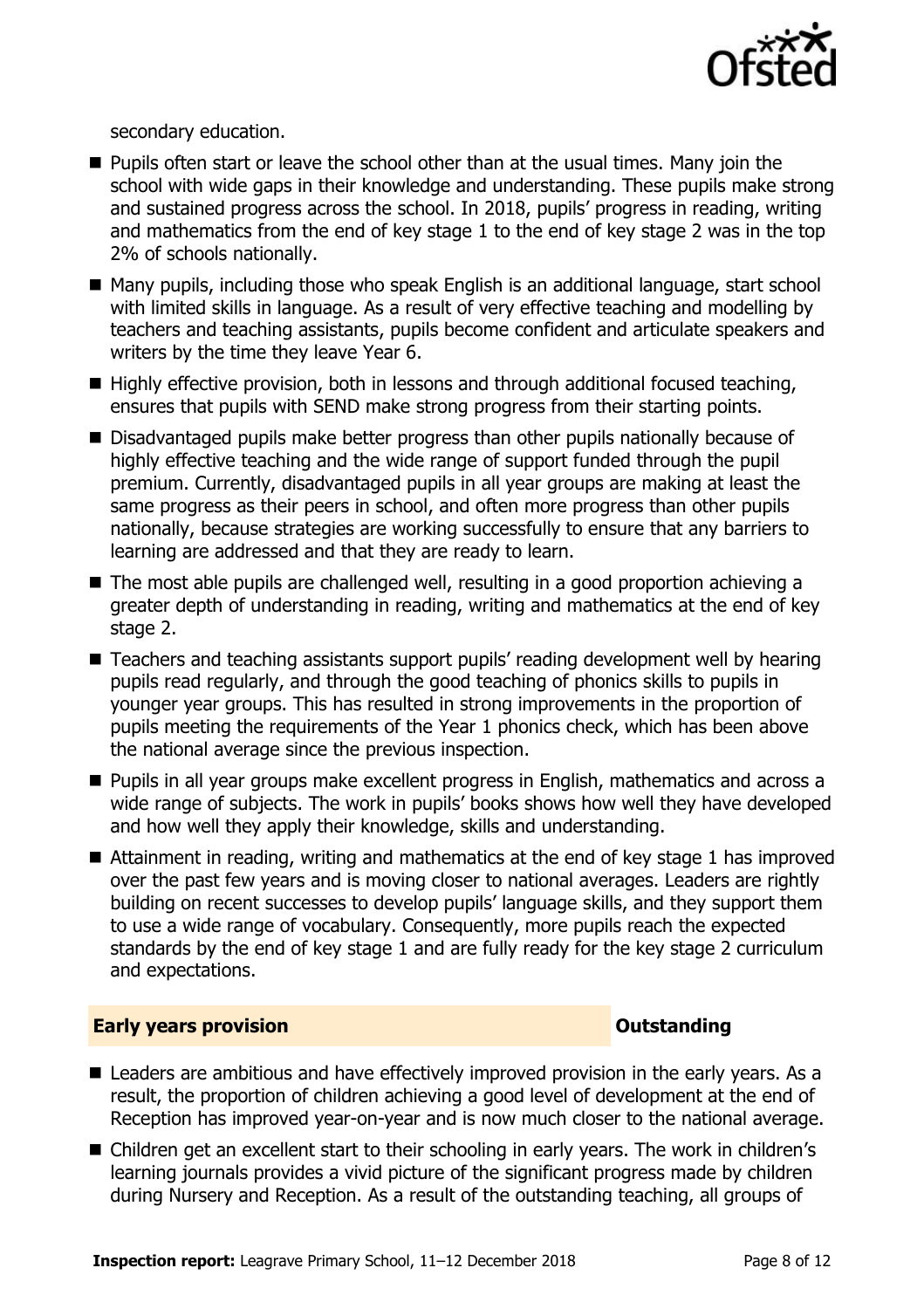

children, including the most able, make very good progress from their starting points. Children are very well prepared socially, emotionally and academically for Year 1.

- Staff have very high expectations for what children can achieve. They carefully assess children's strengths, and the gaps in their knowledge and understanding, to plan interesting and challenging learning activities. Staff regularly discuss the learning needs of children, and they adjust plans accordingly to ensure that all children make strong progress.
- When they arrive at the school, many of the children have starting points which are much lower than those typical for their age, and many have speech, language and communication issues, or are new to speaking English. Because of this, leaders provide a language-rich learning environment with a wide range of opportunities for children to develop their speaking, listening, reading and writing skills. Along with the excellent teaching of phonics, children's speaking, reading and writing skills develop extremely well.
- Staff model language clearly and consistently to support and extend children's vocabulary. For example, during the inspection, adults supported groups of children to describe the tinsel on the Christmas tree as 'glittery' and 'prickly' and the gingerbread dough they were rolling out as 'squashy' and 'soft'.
- Children are excited by a range of engaging activities and so they persevere in their learning. They show curiosity and imagination, and this is further stimulated by the skilful questioning of staff.
- Children with SEND are very well supported and so make excellent progress in their learning. This is also true for other groups, such as those who have English as an additional language, disadvantaged children and the most able. As a result, in early years there are no gaps in the attainment of groups of children.
- The early years classrooms and outdoor areas are very well organised, so children can play and learn safely. Children's behaviour is exemplary. Teachers model expected behaviour highly effectively. Children respond to requests quickly, understand and follow routines promptly and cooperate with each other willingly.
- Throughout the early years, the correct staffing ratios and qualifications are maintained, all welfare requirements are fully met, and safeguarding practices are secure.
- Parents know that their children are well looked after and kept safe. Parents contribute to children's learning journals and have close communication with staff. They are well informed about, and involved in, their children's learning through a range of meetings and events.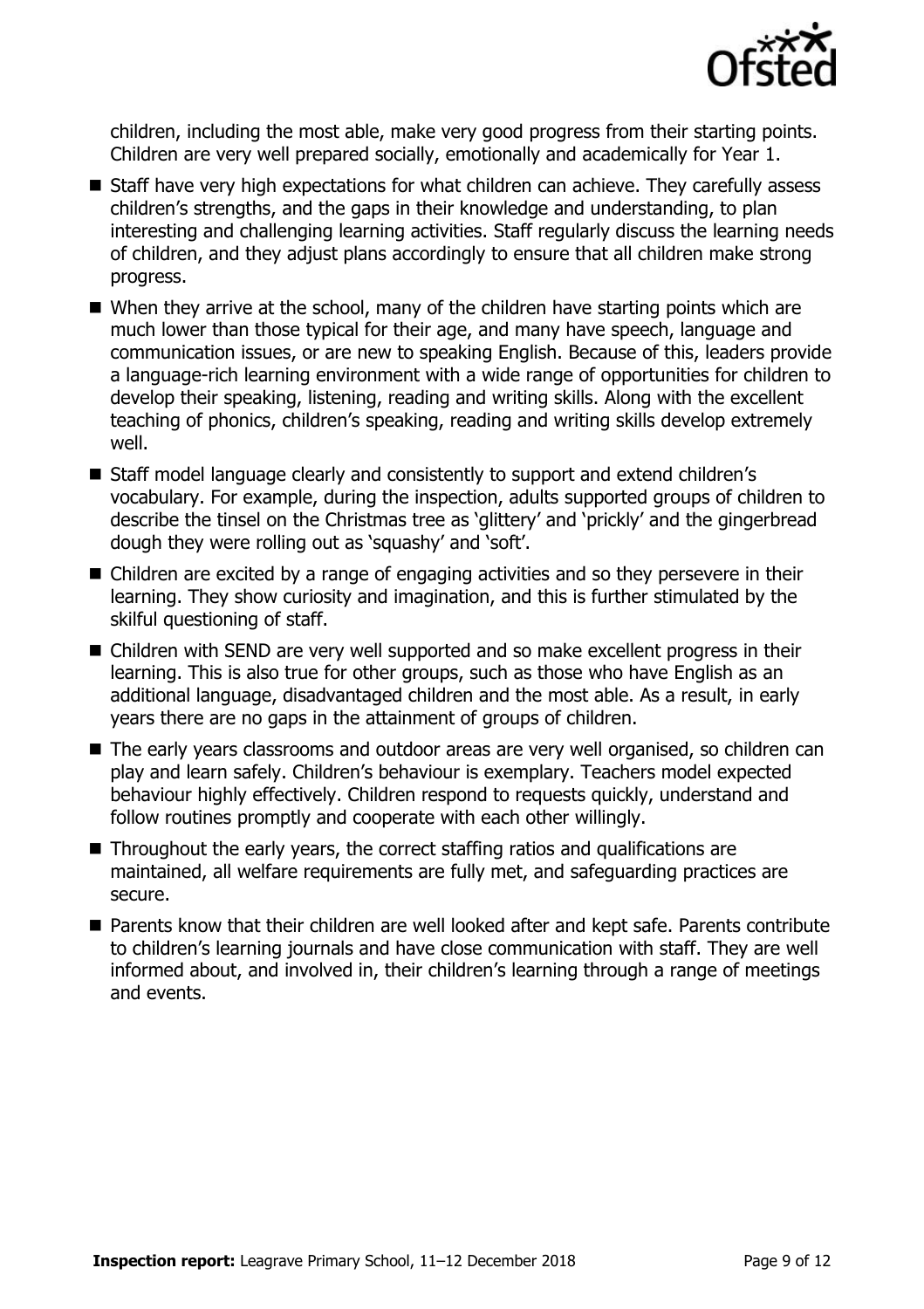

# **School details**

| Unique reference number | 131851   |
|-------------------------|----------|
| Local authority         | Luton    |
| Inspection number       | 10067133 |

This inspection of the school was carried out under section 5 of the Education Act 2005.

| Type of school                      | Primary                     |
|-------------------------------------|-----------------------------|
| School category                     | Foundation                  |
| Age range of pupils                 | 3 to 11                     |
| Gender of pupils                    | Mixed                       |
| Number of pupils on the school roll | 487                         |
| Appropriate authority               | The governing body          |
| Chair                               | Julius Kandekore            |
| <b>Headteacher</b>                  | <b>Edel Gillespie</b>       |
| Telephone number                    | 01582 571 951               |
| Website                             | www.leagraveprimary.co.uk   |
| <b>Email address</b>                | admin@leagraveprimary.co.uk |
| Date of previous inspection         | 12 June 2018                |

### **Information about this school**

- The school is larger than the average-sized primary school.
- The proportion of pupils eligible for support through the government's pupil premium funding is well above the national average.
- The proportion of pupils from minority ethnic backgrounds is well above the national average, as is the proportion of pupils whose first language is not English. Many of them are at an early stage of speaking English or speak no English at all when they start the school.
- A significant proportion of pupils join classes throughout the school part way through their education.
- The proportion of pupils who receive SEN support is above the national average, and the proportion of pupils who have an education, health and care plan, is broadly in line with the national average.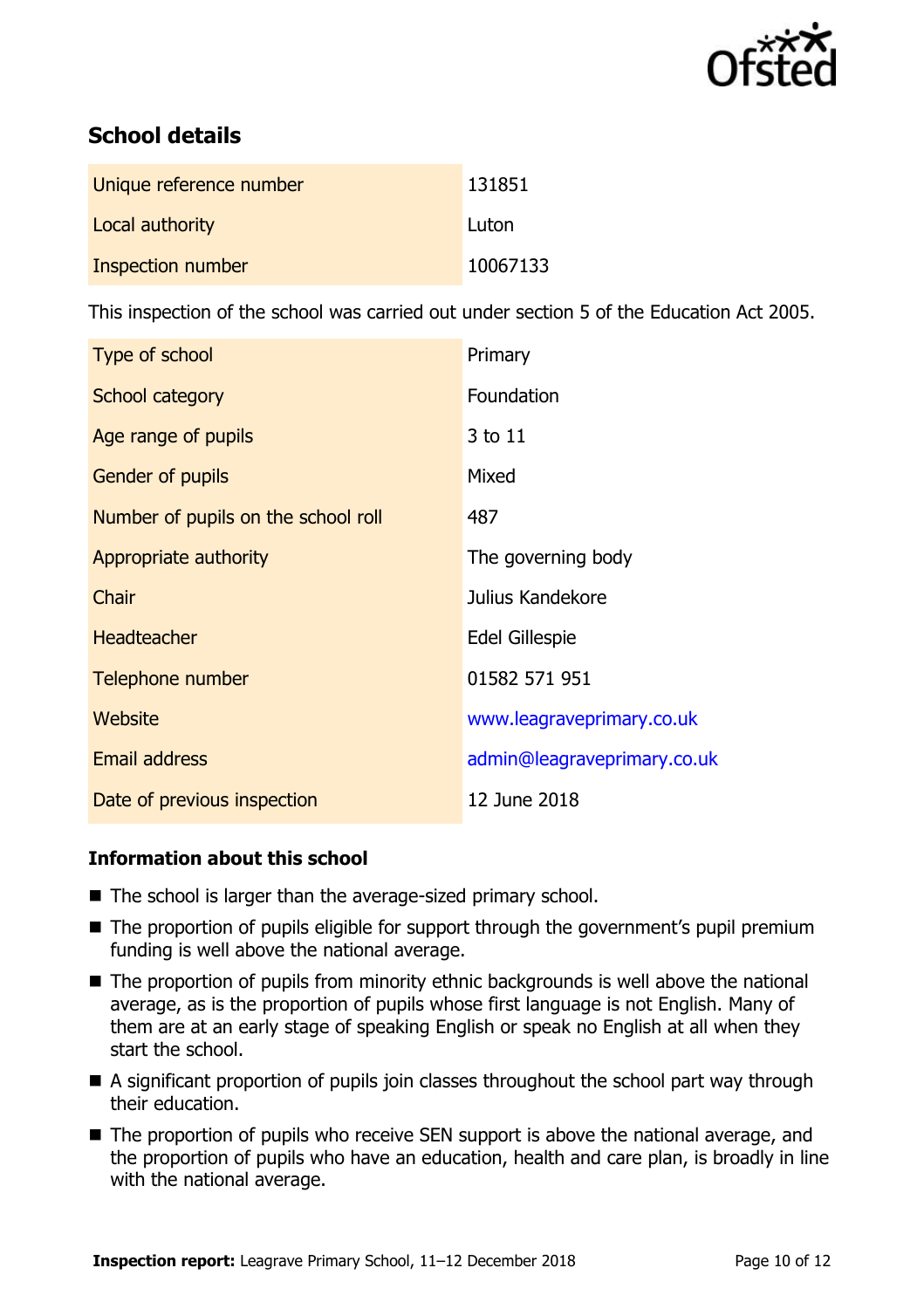

# **Information about this inspection**

- Inspectors observed teaching and learning in every class. Some of the observations were carried out jointly with the headteacher, the deputy headteacher, or one of the senior assistant headteachers.
- A wide range of pupils' workbooks was examined by inspectors throughout the inspection.
- Inspectors held meetings with the headteacher, the deputy headteacher, the senior assistant headteachers, one of whom is the designated safeguarding lead, several different subject leaders, the newly qualified teachers and trainee teachers, the business manager and the office manager. The lead inspector met with two governors. In addition, the lead inspector met with a local authority adviser, who provides support and challenge for the school's leaders.
- **Inspectors spoke to pupils informally in class, and around the school at breaktimes and** lunchtimes, to seek their views about the school. Meetings were also held with three different groups of pupils more formally to discuss their learning and many aspects of school life.
- Some pupils were heard reading their books. Inspectors also talked to pupils about their reading habits and looked at their reading records.
- Inspectors scrutinised the school's website and a range of school documents, including: assessment information; minutes from governing body meetings; the school's selfevaluation; improvement plans; and records about behaviour, safeguarding and attendance.
- Inspectors considered the 145 responses made by parents to Parent View, Ofsted's online questionnaire, and the 46 responses to the Ofsted free-text system. Inspectors also spoke to some parents during the inspection. Additionally, inspectors took account of the 29 responses to Ofsted's online staff survey. There were no responses to Ofsted's online pupil survey.

#### **Inspection team**

| Fiona Webb, lead inspector | Her Majesty's Inspector |
|----------------------------|-------------------------|
| Joseph Figg                | Ofsted Inspector        |
| <b>Lesley Stevens</b>      | Ofsted Inspector        |